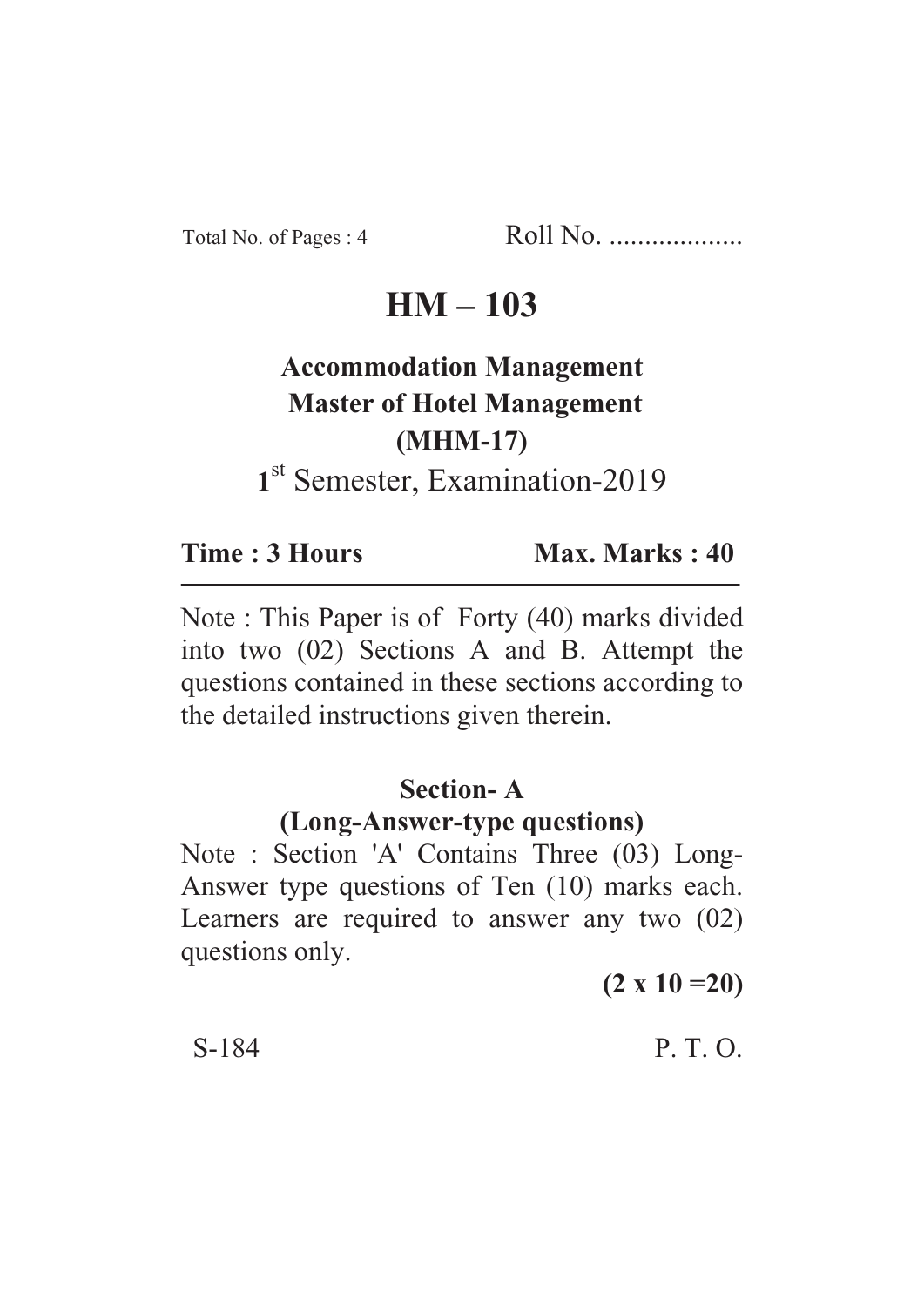- 1. Discuss the role of Housekeeping in Hospitality operations. Draw a layout of housekeeping department and discuss subsections in brief.
- 2. Discuss the role of Control desk in Housekeeping for ensuring smooth operations. Discuss the documentation maintained by the housekeeping control desk.
- 3. What are Cleaning agents? Discuss their classification and write a short essay describing each category of cleaning agent.

#### **Section - B**

## **(Short-Answer-Type questions)**

Note : Section 'B' contains six (06) Short- answer type questions of Five (05) marks each. Learners are required to answer any Four (04) questions only.

**(4x5=20)**

S-184